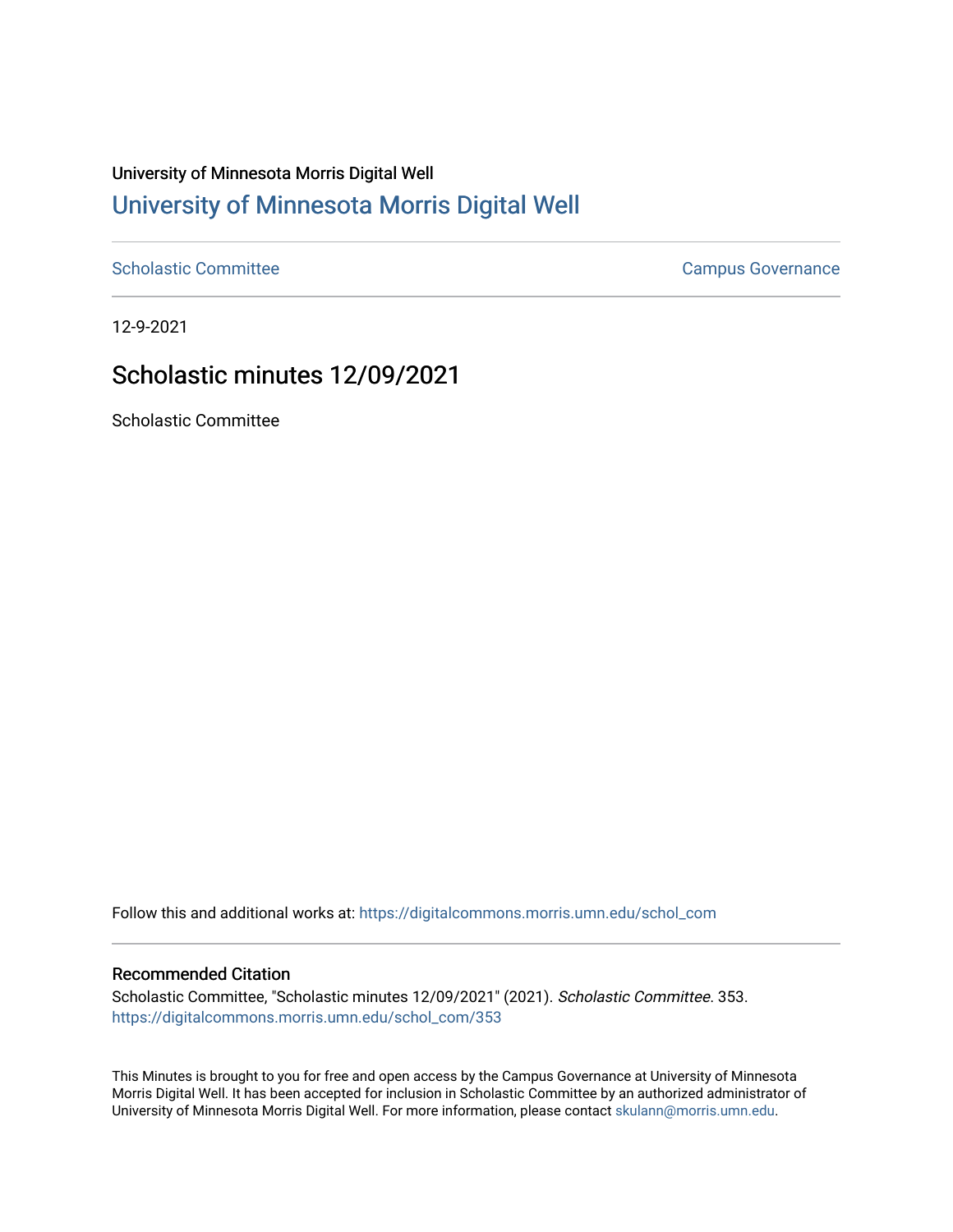### Minutes of 12.9.21 Scholastic Committee

Present:: Alyssa Pirinelli, Jason Ramey, Dennis Stewart, Joe Beaver, Beth Zaske, Marcus Muller, Jessica Porwoll, Josh Kuusisto, Jess Larson Not Present: Julie Eckerle, Lauren Combellick, Anika Eaves, Naeem Williams, Maureen Zeleny, Zander Roemer Guest: Matt Johnson, UMM Athletics

- I. Previous Minutes approved as batch: October 28, November 9,and November 23, 2021. Unanimous approval.
- II. Chair's Report: Information linked to Athletics, opted to move on to guest presentation.
- III. Matt Johnson/Athletics

•Presentation of data (see below) regarding student success of athletes.

•Additional group discussion included these points: -possible centralized schedle/roster online for planning around events -registration blocks/access specifically for athletes for courses that don't overlap practice -alerts/grade checks: how best to keep coaches informed of grades.

-APLUS features could help show grade trends for this purpose -Committe support for coaches being integrated into APLUS messaging

IIII. SCEP Report:

•Juneteenth Calendar Adjustments for Morris, Crookston, UMTC and Rochester approved

•Brief overview of the enrollment data from VP McMaster's presentation at the 12.8.21 meeting.

IV. Discussion of questions for January meeting with Admissions

### From Matt Johnson's presentation on UMM Athletics:

- **Cougar Athletics General Information** 
	- o 19 Varsity Sports (10 women's, 9 men's)
		- 38 FT/PT/Seasonal Coaches
	- o 2019-20 year 282 student-athletes (non-duplicated)
	- o 2020-21 year 280 student-athletes (non-duplicated)
	- o 2021-22 year 306 student-athletes (non duplicated)
		- **•** From campus assembly 10/26/21
			- $\bullet$  293 new 1<sup>st</sup> yr students @UMM